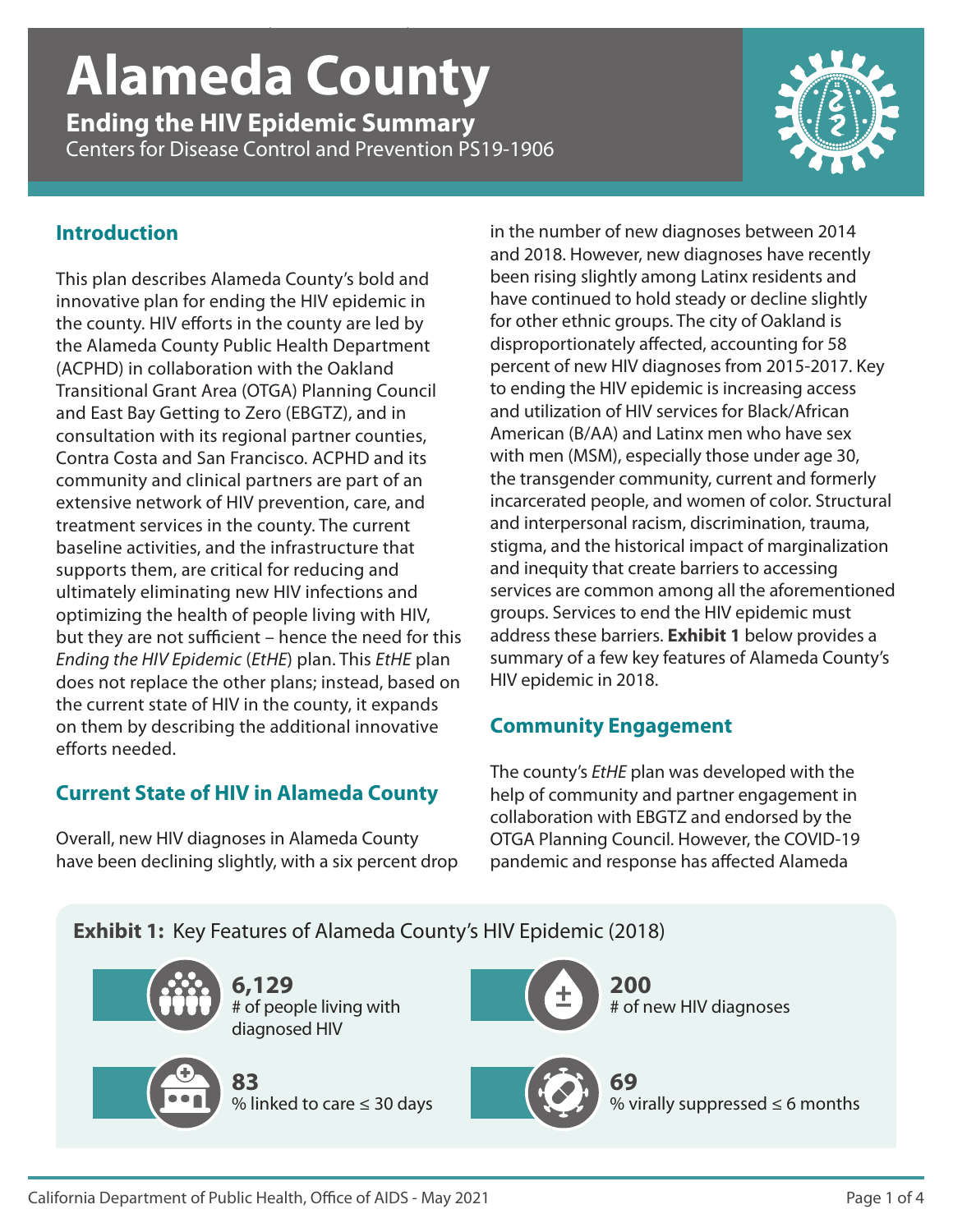# **Exhibit 2:** Key Considerations for Ending the HIV Epidemic in Alameda County, From Community Engagement Processes



**Social Determinants of Health**, including HIV provider cultural competency, PrEP-related stigma, medical mistrust and structural racism impact access to services.



**Secure Housing** is key to supporting health and well-being for people living with HIV (PLWH); continued efforts to support people who are unhoused are needed.



**Mental Health Services** are critically needed, especially given COVID-19. The Planning Council has prioritized a mental health needs assessment in FY 2020.



**Substance Use**, particularly stimulant and opioid use, is on the rise, with substance use treatment as a major unmet need.

County's ability to implement in-person outreach and face-to-face community engagement for most of the months allocated to the PS 19-1906 accelerated planning year. ACPHD implemented and partnered with others to implement substantive community engagement activities before the onset of COVID-19 by tapping multiple sources of funding including HRSA 20-078. Those activities were leveraged for this planning process.

# **Selected Findings**

The information presented above in **Exhibit 2** sheds light on some prevailing issues and conditions of the priority populations sited in community engagement events. These findings provide early insights to structural barriers and provide a foundation for the development of impactful strategies and interventions.

# **New Voices**

Based on HIV surveillance data and the experience of key stakeholders within ACPHD, the OTGA Planning Council, and EBGTZ, Alameda County identified the following priority populations as **critical voices** that will be the focus of EtHE work:

• **B/AA MSM and Latinx gay men and other MSM, especially those not identifying as gay** **or bisexual** have high rates of HIV incidence yet are not sufficiently served by existing services;

- **Young people (age 30 and under), particularly young Gay/MSM of color** make up a disproportionate proportion of new HIV diagnoses;
- **Transgender women and transgender men** made up 2 percent of the new HIV diagnoses in 2018 and cases are likely undercounted;
- **PrEP eligible women, especially B/AA cisgender and transgender women** are critical to reach with PrEP services;
- **People who use drugs** do not experience the same successes across the HIV continuum of care than other groups do;
- **People who are incarcerated** do not have universal access to routine testing or PrEP;
- **People experiencing homelessness** have critical barriers to health care;
- **Older adults (ages 50+)** are more likely to be late HIV testers;
- **Asian and Pacific Islander people** are also more likely to be late HIV testers; and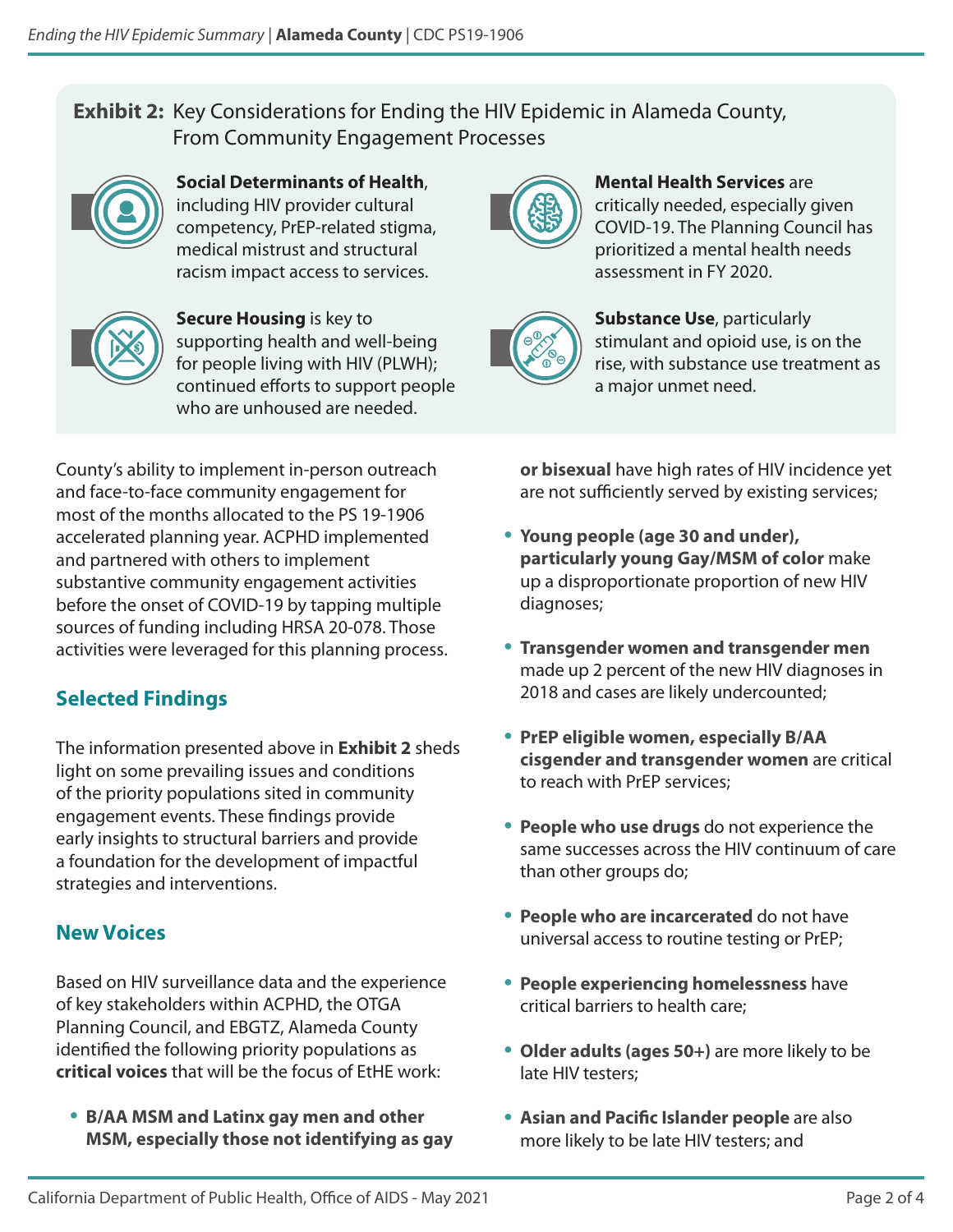• **Hispanic/Latinx people** are a higher proportion of late diagnoses.

### **Situational Analysis**

**Exhibit 3** below summarizes what Alameda County must do to reach EtHE goals. A full situational analysis by pillar including gaps and assets can be found in the *EtHE* plan.

## **Alameda's Plan to End the HIV Epidemic**

Alameda County has identified seven innovative efforts that when focused on those populations experiencing disproportionate HIV burden will accelerate the ending of the HIV epidemic. New

EtHE activities are described in full detail in the *EtHE* plan and will work across all four EtHE pillars and will support the outcomes identified by the CDC in PS19-1906. In addition, ACPHD has adopted key values to guide its ongoing community engagement and workforce development. These include being antiracist and centered in health equity, trauma-informed, sex positive; healing; people first/community driven, as well as being data and science driven. Community engagement in collaboration with EBGTZ and workforce development of those most impacted by HIV will create an engine to help reach EtHE goals.

All interventions are funded through CDC 20-2010 unless otherwise specified.